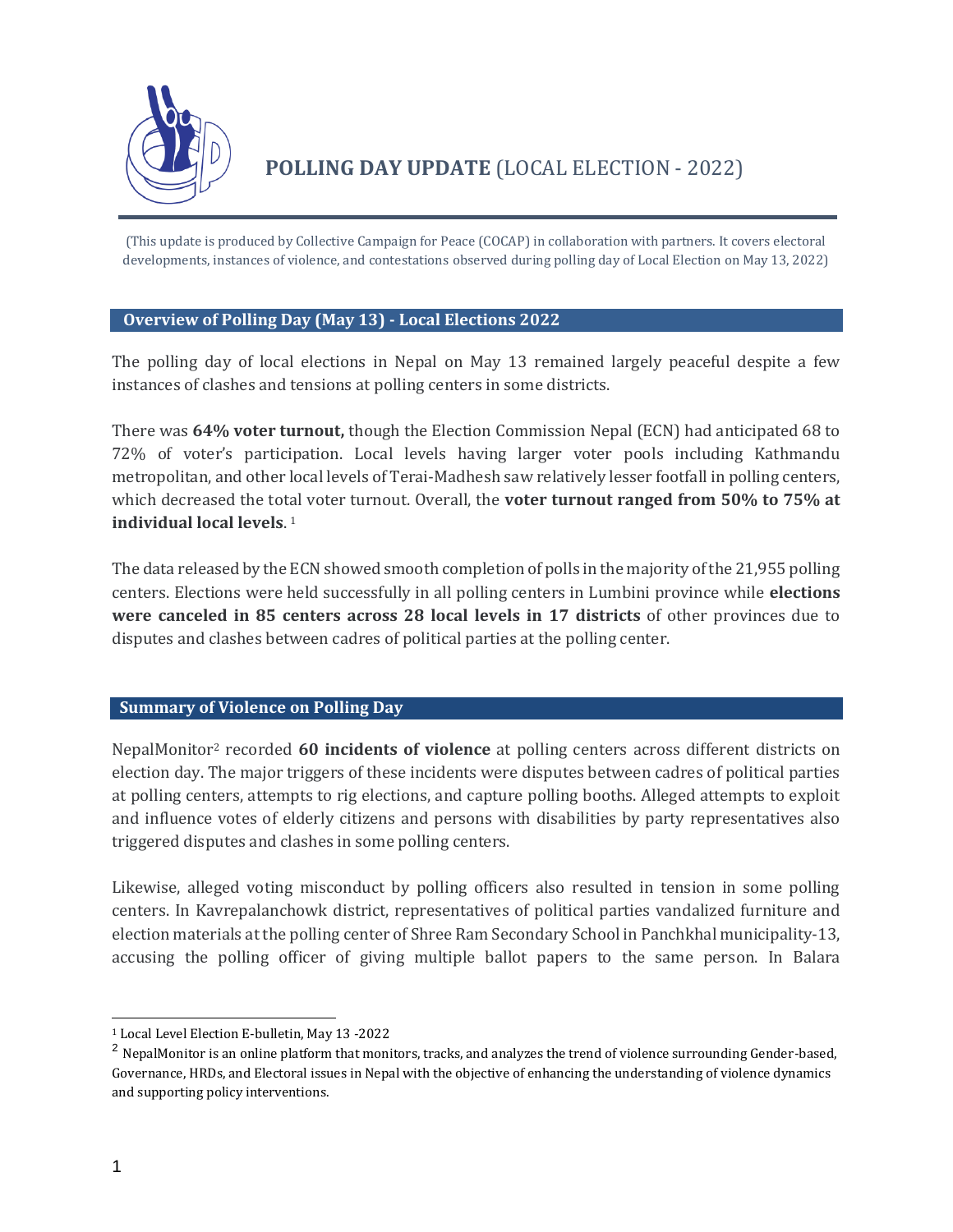municipality-3 a polling officer was arrested for allegedly trying to influence voters in favor of a particular party.

As recorded by NepalMonitor, **61 persons sustained injuries** in the violent incidents. A single incident of clash between parties in Gadhimai rural municipality of Rautahat resulted in 15 injuries. Likewise, incidents of clashes in Kharpunath rural municipality of Humla and Baiteshor rural municipality of Dolkaha resulted in 10 injuries each.

Election security personnel fired **warning shots in 27 polling centers of 18 districts** where the situation turned tense due to clashes and rioting. The warning shot fired at the polling center in Bhimsen Thapa rural municipality-2 in Gorkha injured an election volunteer. Similarly, 2 citizens were injured at the polling center in Katari municipality-10 of Udayapur from warning shot fired by police.

**Incidents involving use of Improvised Explosive Devices (IEDs) purportedly targeting elections were recorded in 3 districts on polling day**. A cylinder bomb was detonated near the parliament at Kathmandu on the morning of election while an IED went off near polling center in Sankhuwasabha. No damage or human casualty were reported in both incidents. IEDs were also found near two polling centers in Bajhang.

# **Polls canceled due to tenson at polling center in province**

Of the total 85 polling center, where the local elections were canceled, majority were in Madhesh (42%) and Sudur Pashchim province (39%)3. The clashes resulting due to disputes, accusation of booth captures, along with vandalism at polling centers and destruction of election materials led to cancellation of election in these centers. This points towards insufficient security provisions at these polling centers to conduct free and fair elections.



*Figure 1: Province wise distribution of polling centers with canceled election (Source: ECN)*

<sup>&</sup>lt;sup>3</sup> Local Level Election E-bulletin, May 13 - 2022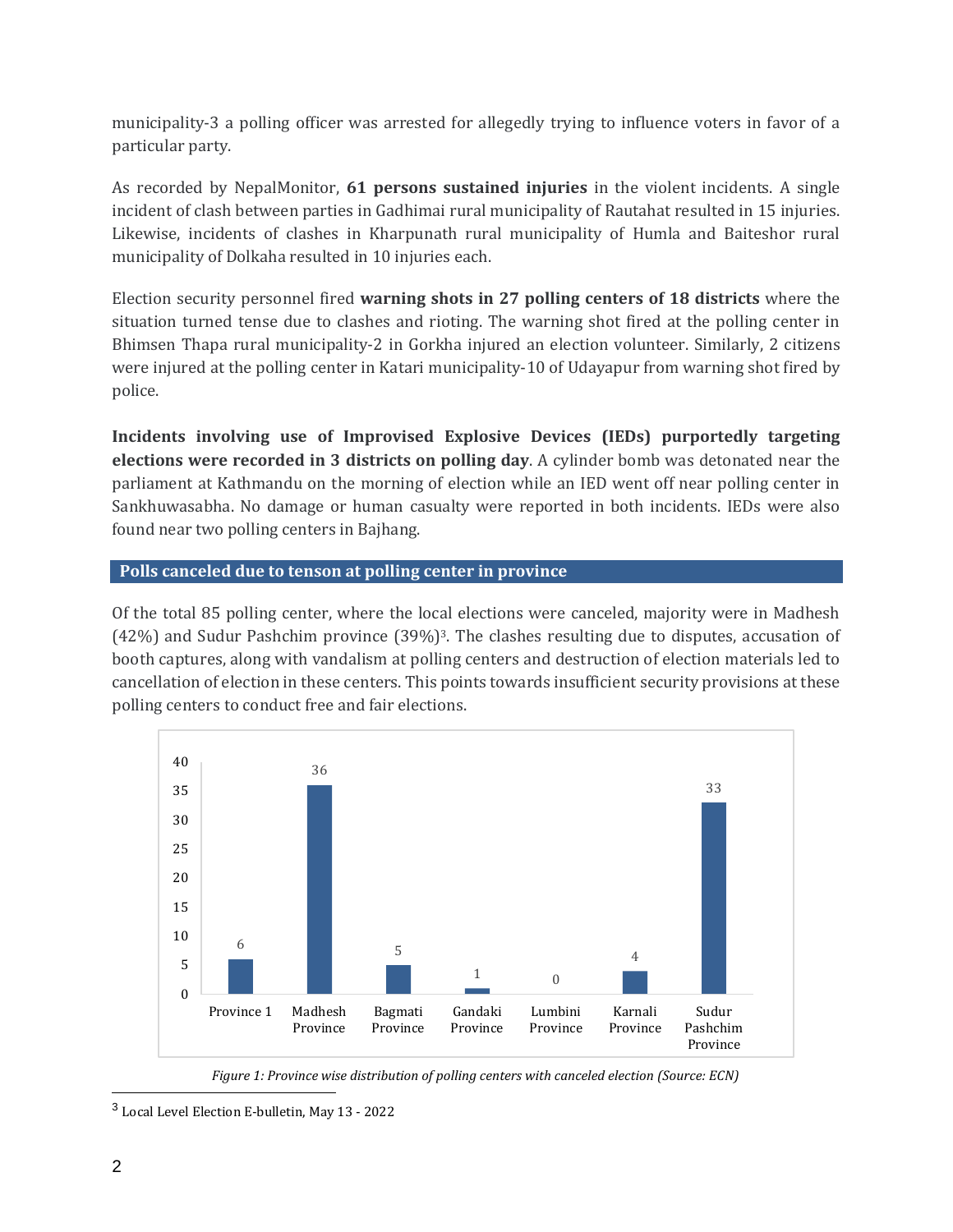Elections in all the polling centers of Budhiganga municipality of Bajura district were canceled due to lack of security provision. On initial observation, the chief commissioner of ECN attributed weakness in election security management in some polling centers as local elections were held in a single phase across the country. The commissioner also pointed towards failure to embrace democratic values by political parties and candidates in some polling centers as triggers of clashes that led to cancellation of elections.

### **Election-related violence in Province**

Madhesh province saw the highest number of clashes among all provinces on the polling day with incidents recorded in 7 out of 8 districts except Siraha. Though Kathmandu valley was largely peaceful, many incidents of election-related clashes were recorded in Sindhupalchowk, Dolakha, Kavrepalanchowk and Ramechhap districts of Bagmati province. The hilly and mountainous districts of Karnali and Sudur Pashchim provinces also experienced incidents of violence with 4 incidents recorded each in Humla and Bajhang. Compared to other provinces, local elections in Province 1, Gandaki Province and Lumbini province were relatively peaceful.



*Figure 2: Violent incidents on Polling Day of Local Election 2022 in Province*

The province wise summary of violent incidents during polling day is presented by Figure 2 while Figure 3 below shows distribution of clashes and disputes reported during the polling day in the local elections - 2022 across districts.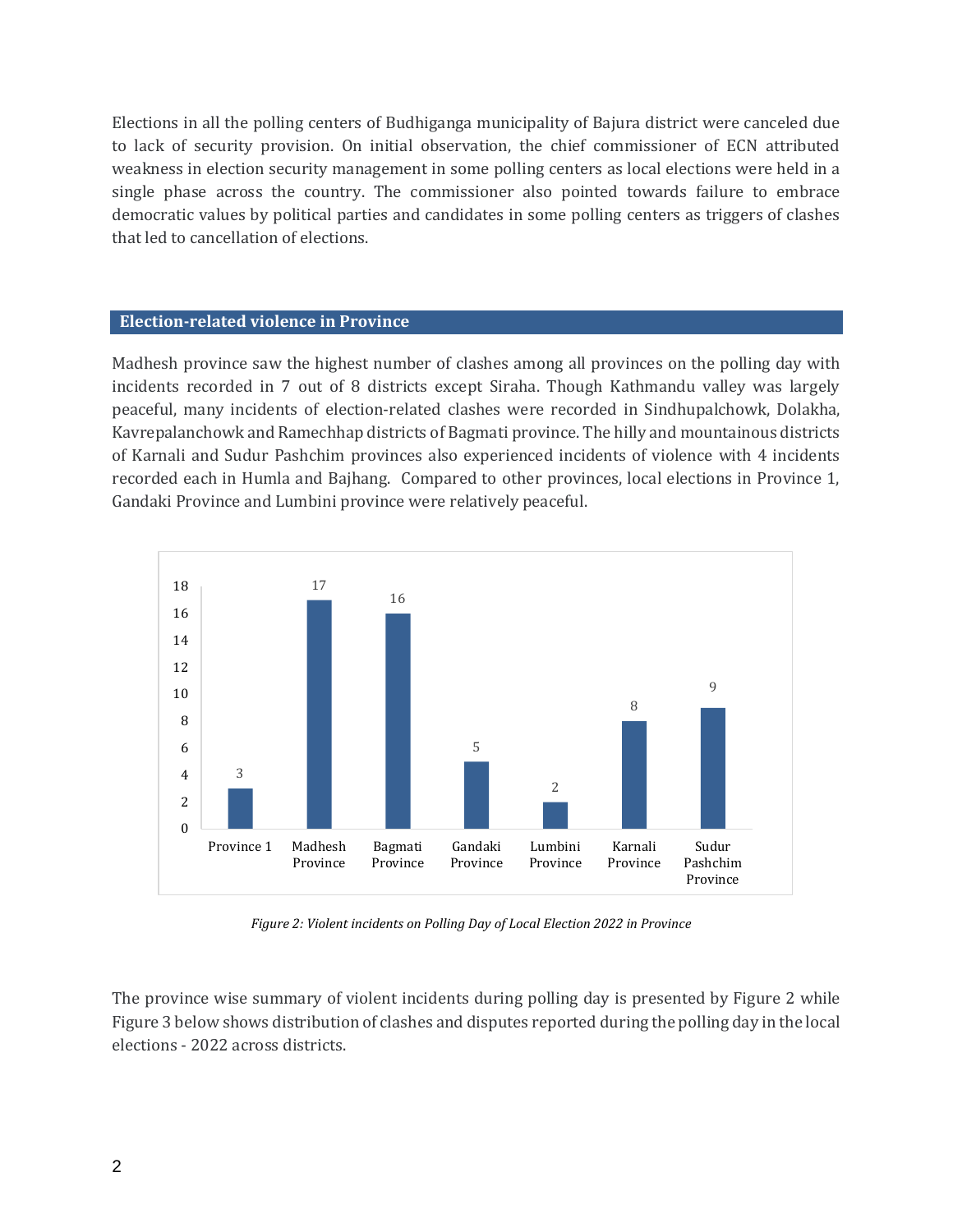

*Figure 3: No. of Reported incidents of violence at polling centers in districts on polling day of Local Election 2022*

### **[Province 1](https://nepalmonitor.org/reports/province/1)**

Local elections remained relatively peaceful in most polling centers throughout Province 1 recording only two incidents of clashes in Okhaldhunga and Udayapur.

In [Okhaldhunga](https://nepalmonitor.org/reports/district/okhaldhunga) supporters of Nepali Congress and CPN-UML clashed over a dispute regarding queuing for voting at a polling center in Champadevi rural municipality-9. Police fired 9 rounds of warning shots to take the situation under control.

Two persons were injured when police opened fire to control the situation following a clash at Janata Kalika Secondary school polling center in Katari municipality-10 o[f Udayapur.](https://nepalmonitor.org/reports/district/udayapur)

An Improvised Explosive Device (IED) went off near Baljyoti Primary school polling center in Chainpur municipality-4 of Sankhuwasabha after completion of voting on Friday evening.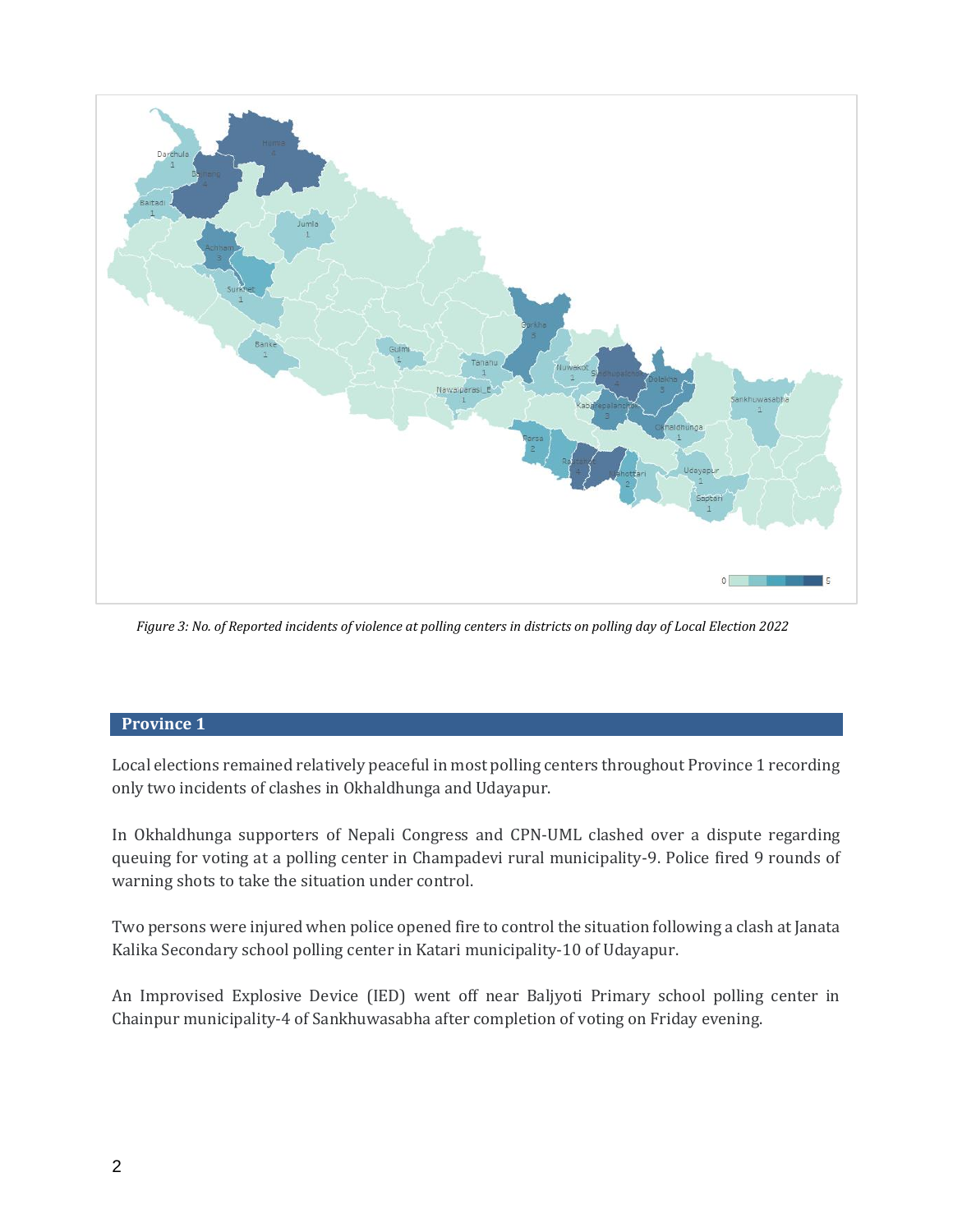#### **[Madhesh Province](https://nepalmonitor.org/reports/province/2)**

Tension remained high in many places of Madhesh province during election day on Friday, May 13. Clashes over election-related disputes were reported in different polling centers in 7 of the 8 districts in Madhesh province. Elections were canceled in 15 polling stations in Sarlahi, Saptari, Bara, and Rautahat districts.

In **[Sarlahi](https://nepalmonitor.org/reports/district/sarlahi)** district clashes were reported in 4 polling centers including Chakraghata rural municipality-1, Dhankaul rural municipality-2 and Kaudena rural municipality-6. At a polling center in Balara municipality-3 angry voters beat the polling officer for alleged voting misconduct. Following repeated clashes, Nepal Army took control of the polling center in Kaudena rural municipality-6.

**Elections were canceled in 9 polling centers i[n Rautahat](https://nepalmonitor.org/reports/district/bara)** due to clash and rioting at polling centers and destruction, tampering, and looting of ballot boxes. Three ballot boxes were torched in Baudhimai municipality-2 while a group vandalized and looted ballot boxes in Yamunamai rural municipality and Garuda municipality-7. Clashes were also reported at one polling center in Phatuwa Bijayapur and two in Gadhimai municipality. 15 persons sustained injury in these clashes while elections were canceled in these centers.

Voting at a polling center of Dakneshwori municipality-2 in **[Saptari](https://nepalmonitor.org/reports/district/saptari)** was briefly halted after a group assaulted staff at the polling center and vandalized election materials.

In **[Parsa](https://nepalmonitor.org/reports/district/parsa)** district 4 persons were injured in clashes between cadres of political parties at polling centers in Chhipaharmai rural municipality1 and 2.

Clashes over a polling dispute were reported in two places in **[Mahottari](https://nepalmonitor.org/reports/district/mahottari)** district. Polling was briefly disrupted due to clashes at Balwa and Aurahi municipalities. In both places police fired warning shots to bring the situation under control. Polling resumed after the situation turned normal.

In **[Dhanusha](https://nepalmonitor.org/reports/district/dhanusha)** polling remained peaceful besides one incident of clash at polling center in Sahidnagar municipality-1 of Dhanusha.

Voting was also affected in Devtal rural municipality and Pacharauta municipality in **[Bara](https://nepalmonitor.org/reports/district/bara)** district due to dispute and clash between cadres of political parties. Elections were canceled in 3 polling centers in Ward 2 and 4 of Pacharauta municipality over alleged voting irregularity.

### **[Bagmati Province](https://nepalmonitor.org/reports/province/3)**

Bagmati Province was one of the hotspots of clashes on election day as suggested by data recorded in the NepalMonitor. However, the polling was resumed in most centers in Bagmati province with cancellation only at 3 polling centers in Ramechhap and 2 in Kavrepalanchowk districts.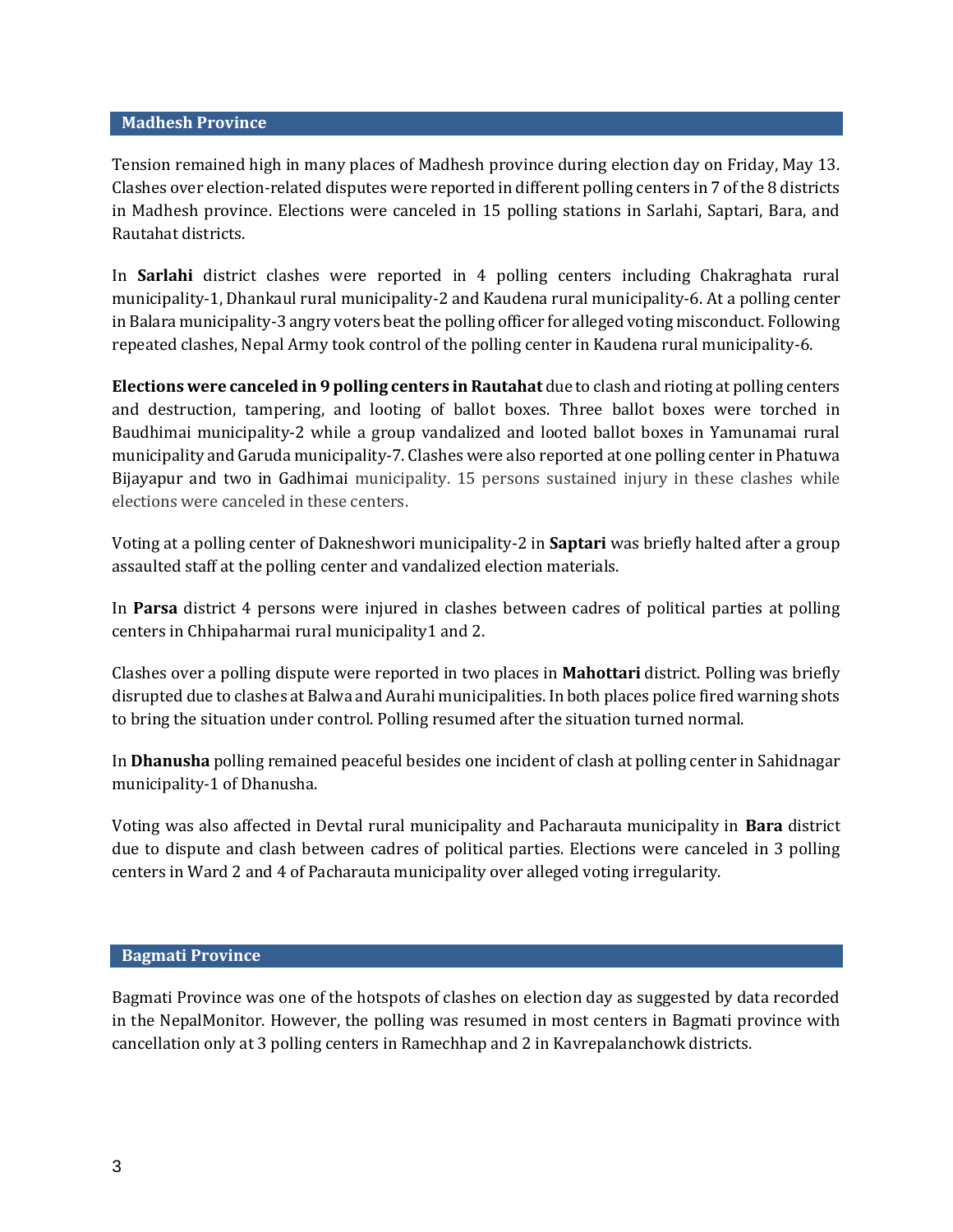The **local elections at 2 polling centers** in Shree Ram Secondary School of Panchkhal municipality-13 of **[Kavrepalanchowk](https://nepalmonitor.org/reports/district/kavrepalanchowk)** were canceled after cadres from the ruling coalition vandalized the polling center including the ballot boxes. The cadres accused the polling officer of rigging the election by giving multiple ballot papers to one of the voters.

The party cadres also clashed in polling centers of Temal rural municipality-7 and Chaurideurali municipality-6 of Kavrepalanchowk over a dispute regarding voting on behalf of elderly and people with disabilities. Police fired warning shots in both instances to normalize the situation and resume elections.

In **[Ramechhap](https://nepalmonitor.org/reports/district/ramechhap)**, the police had to fire warning shots in different polling centers of Doramba Sailung rural municipality, Khaddevi rural municipality-1, and Manthali municipality-1 to control the clashes between the party cadres. The elections a**t 3 polling centers in Rakatham** of Khaddevi rural municipality-1 were canceled.

Likewise, Ward nos. 1,2, and 3 of Baiteshor rural municipality in **[Dolakha](https://nepalmonitor.org/reports/district/dolakha)** remained tense throughout the election day due to repeated clashes between party cadres of major political parties across different polling centers. The polling started late in the polling centers at ward no. 1 and 2 as party representatives of other parties blamed Nepali Congress cadres who tried to **capture booths in those wards**. Also, the clash at polling center of ward no.3 resulted in i**njuries of more than 10 people**. Police had to fire warning shots at all wards to normalize the situation and resume the elections.

**[Sindupalchowk](https://nepalmonitor.org/reports/district/sindhupalchowk)** also experienced a tense election day with clashes at polling centers in different local levels including Tripurasundari rural municipality, Bahrabise municipality and Panchpokhari rural municipality. The tension also escalated at the polling center of Melamchi municipality-4, after the party representatives tried to influence the voting of people with disabilities, requiring the army to intervene in bringing the situation to normalcy.

An Improvised Explosive Device (IED) went off near the Parliament in **New Baneshwor[-Kathmandu](https://nepalmonitor.org/reports/district/Kathmandu)** at 1:00 am on the polling day. Pamphlets belonging to 'CPN Siwadi' were recovered from the site of the incident. No damage was reported in the incident. Elections were held peacefully in all local levels of Kathmandu.

In **[Nuwakot](https://nepalmonitor.org/reports/district/Nuwakot)**[,](https://nepalmonitor.org/reports/district/Nuwakot) the voting was briefly halted at the polling centers in Panchkanya rural municipality-5 and Suryagadhi rural municipality-4. At Panchkanya, voting was halted after CPN (Maoist Center) cadres accused Nepali Congress representatives of handing cash to the voters. A clash between cadres of political parties briefly disrupted voting at Suryagadhi.

The mayoral candidate of Nepali Congress in Nilkantha municipality of **[Dhading](https://nepalmonitor.org/reports/district/dhading)** district was assaulted by cadres of CPN UML and CPN (Maoist Center) as he entered the polling center in ward no. 5 of the municipality, blaming him for violating the electoral code of conduct.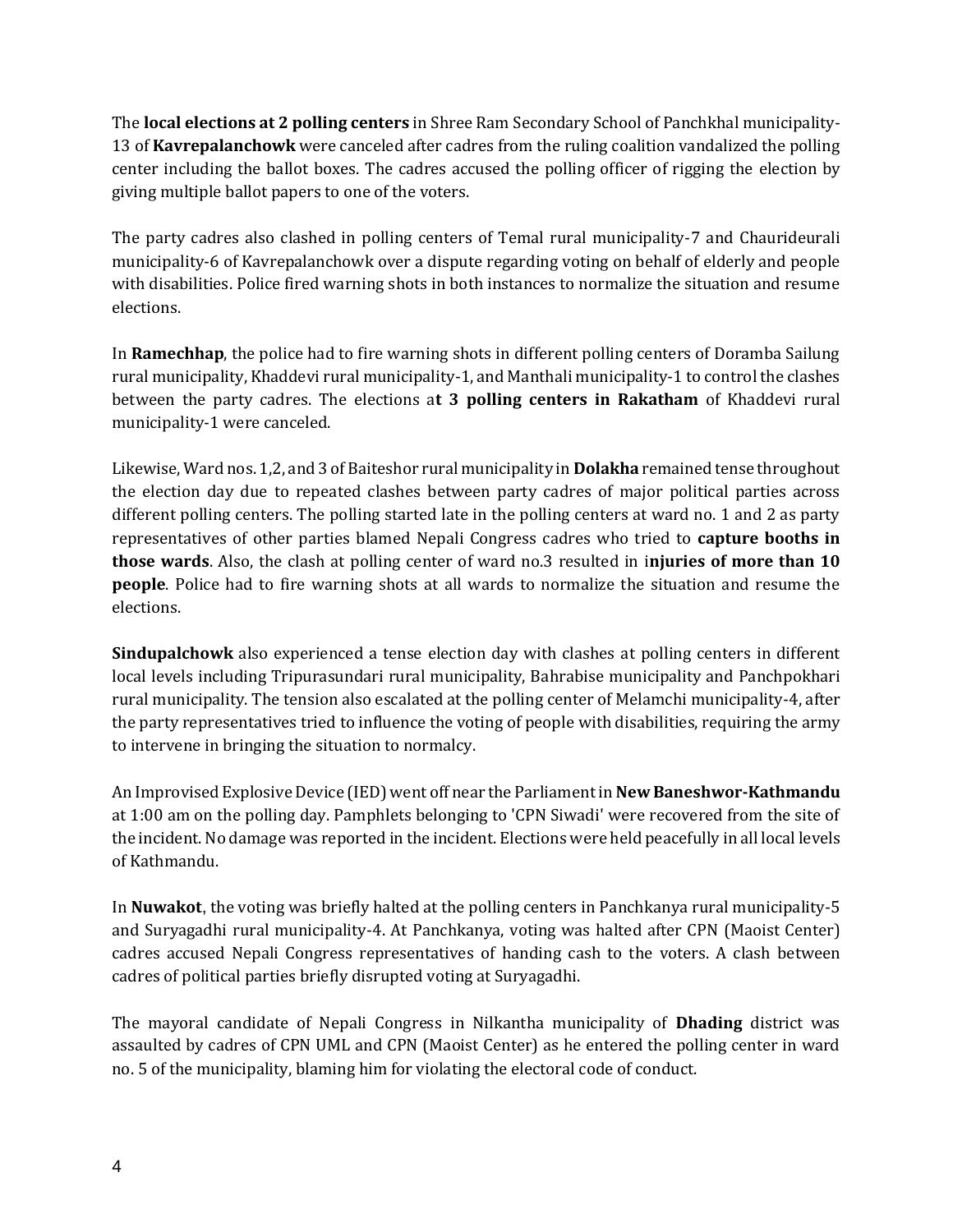#### **[Gandaki Province](https://nepalmonitor.org/reports/province/4)**

Local elections in Gandaki Province **were largely peaceful** with c**ancellation of election only in one** polling center in Phedi of Byas municipality, Tanahu.

In **[Tanahu,](https://nepalmonitor.org/reports/district/tanahu)** Nepali Congress cadres manhandled the independent mayoral candidate of Byas municipality, Mr Deepak Raj Joshi who is the son of ex congress leader Govinda Raj Joshi.

Total of **3 incidents** of inter party clashes were reported at **[Gorkha](https://nepalmonitor.org/reports/district/gorkha)** in different polling centers including ward no. 6 and 7 of Gandaki rural municipality, and ward no. 2 of Bhimsen Thapa rural municipality. Police fired warning shots in all centers to resume polling. A warning shot fired by police also **injured an election volunteer** at the polling center in Bhimsen Thapa rural municipality.

In **[Nawalparasi East,](https://nepalmonitor.org/reports/district/nawalparasi-east)** the cadres of CPN-UML and Nepali Congress clashed in the polling center at ward no. 6 of Bulingtar rural municipality-6 over a dispute about assisting to vote elderly citizens and persons with disabilities.

### **[Lumbini Province](https://nepalmonitor.org/reports/province/5)**

Elections were held peacefully in all districts of Lumbini on polling day. Only a single incident of election-related violence was reported in Dhurkot rural municipality-4 of Gulmi district after the end of voting period in the evening. Three persons including a candidate sustained injury in the incident.

#### **[Karnali Province](https://nepalmonitor.org/reports/province/6)**

Election-related tensions and clashes were reported at polling stations in Humla, Jumla, Surkhet, Dailekh and Kalikot districts of Karnali province during local elections on May 13. 18 persons sustained injuries in these incidents. Elections were canceled at 5 polling centers in the province.

Clashes were reported at two polling centers in Aathbis municipality and Thantikadh rural municipality-6 in **[Dailekh](https://nepalmonitor.org/reports/district/Dailekh)**.

In **[Humla](https://nepalmonitor.org/reports/district/humla)** district election was canceled at a polling center in Kharpunath rural municipality-1 following clashes between cadres of two rival political parties. 10 persons were injured in the clash that arose due to a dispute regarding who should assist elderly persons and people with disabilities in voting.

A polling officer and two others were injured as two groups clashed at a polling center in Chankheli rural municipality-2. Police fired eight rounds of warning shots to control the situation as the clash intensified.

Similarly, election staff were also attacked while they were transporting ballot boxes from a polling center in Chankheli rural municipality-6 after completion of voting.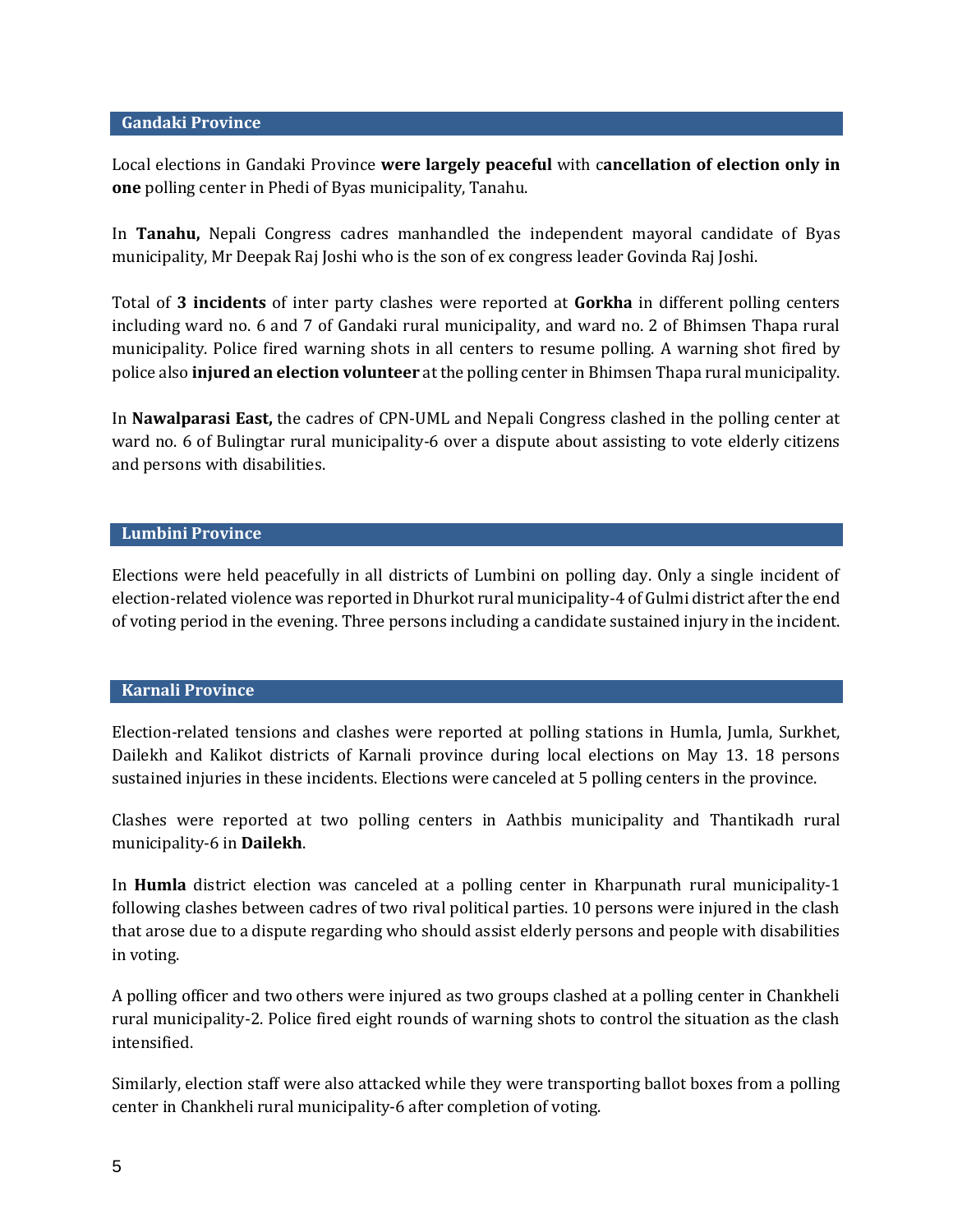An assistant polling officer sustained knee injury in a clash between cadres of rival political parties at a polling center in Guthichaur rural municipality-3 in **[Jumla](https://nepalmonitor.org/reports/district/jumla)**. Election at the polling center was canceled.

Election was also canceled at a polling center in Simta rural municipality-1 of **[Surkhet](https://nepalmonitor.org/reports/district/surkhet)** after cadres of political parties started rioting alleging that ballot papers without election officer's signature were found.

Similarly, disputes between representatives of political parties also resulted in cancellation of elections at two polling centers in Raskot and Pachaljharana rural municipality of Kalikot district.

# **[Sudur Pashchim](https://nepalmonitor.org/reports/province/7) Province**

Local elections in Sudur Pashchim province s**aw significant numbers of violent incidents** on the election day. According to ECN, the elections were canceled in **31 polling centers** across the province.

The elections were canceled in all the **20 polling centers of 10 wards in Budhi Ganga municipality of [Bajura.](https://nepalmonitor.org/reports/district/Bajura)** Lack of sufficient security provision at the polling centers was the major impediment in conducting free and fair elections. The party cadres of CPN-UML and Nepali Congress in the rural municipality blamed each other of capturing booths in different wards.

Clashes were reported in **3 polling centers i[n Achham](https://nepalmonitor.org/reports/district/achham)** including Panchaldev Binayak municipality-5, Dhakari municipality-2, and Sanphebagar municipality-13. Police fired warning shots in the former two polling stations to bring the situation back to normalcy, whereas **voting was canceled in the later 2 polling stations**. Four persons were injured in Panchaldev Binayak municipality-5, during the clash between supporters of independent candidate and Nepali Congress candidate.

The local elections were canceled at 7 polling centers in **[Bajhang](https://nepalmonitor.org/reports/district/Bajhang)** because of clashes resulting from inter party disputes, and attempts to vote multiple times by the same voter. Also, **suspicious items were found near two polling centers in Jayaprithivi municipality**. The clashes were reported in polling centers of Surma rural municipality, Masta rural municipality-5, Kedarseu rural municipality-4, and Jayaprithivi municipality-7. Police fired warning shots in the later 2 polling centers to bring the situation under control.

Elections in **[Baitadi](https://nepalmonitor.org/reports/district/baitadi)** were relatively peaceful except for an incident in Surnaya rural municipality 2, where four people physically assaulted a voter at a polling center in Basudev Secondary school.

In [Darchula,](https://nepalmonitor.org/reports/district/Darchula) the cadres of CPN-UML and Nepali Congress clashed against each other at Pasupati Bhawan Secondary school polling center in ward no. 6 of Shailyashikhar municipality. Police fired 5 warning shots to take control of the situation.